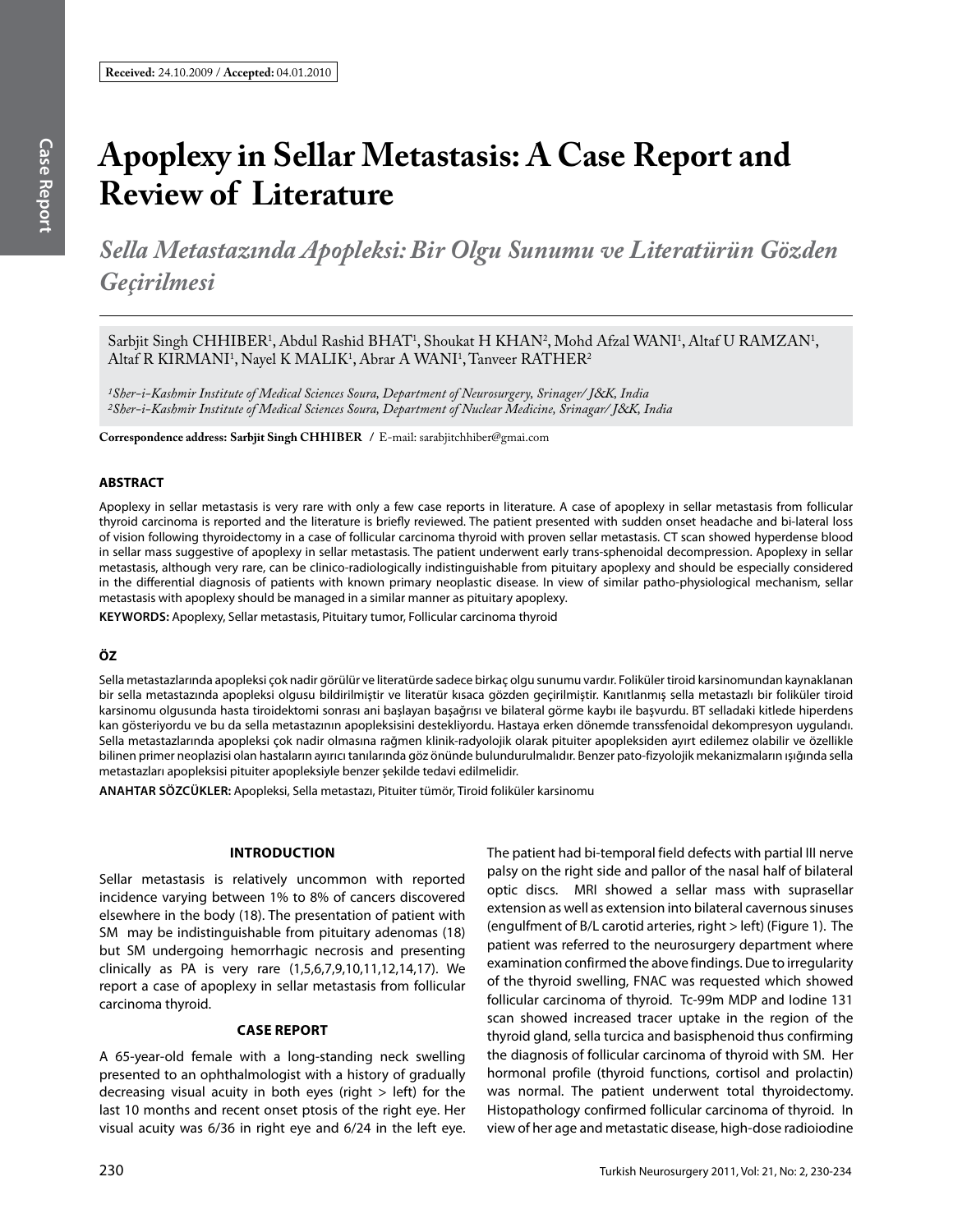ablation was planned for the SM by the department of nuclear medicine. Two weeks after thyroidectomy, she again presented with sudden onset of severe headache associated with total loss of vision in both eyes. Examination revealed loss of perception of light in both eye and bilateral ophthalmoplegia. Bilateral pupillary reflexes were absent. CT scan showed blood density within the sellar mass. A diagnosis of SM with apoplexy was made (Figure 2A, B). The patient was given high doses of steroids and was taken to surgery for trans-sphenoidal decompression. On opening the sellar dura,



**Figure 1:** MRI showing mass in sellar region involving both the cavernous sinuses.

dark-coloured thick blood was seen flowing out which was collected for examination. After removal of the blood, the sella appeared empty but the descent of diaphragma sella was not observed under the microscope. In view of the constant trickle of blood and cavernous sinus invasion, curettage of sella was done cautiously but did not yield any tumor tissue. Histopathological examination revealed blood mixed with necrotic tissue (hemorrhagic necrosis). Postoperatively the headache disappeared and the ophthalmoplegia improved in both eyes. Improvement of vision was not so impressive with the right eye showing perception of light and the left eye showing hand movements only. The postoperative hormonal profile showed hypothyroidism and hypocortisolism. Appropriate hormone replacements were started and she was referred back to nuclear medicine for radio-ablation of metastasis. High dose radio-ablation with radioiodine was carried out. Post radio-ablation Tc-99m MDP scan revealed systemic progression of metastatic disease to appendicular skeleton as well as the base of skull. Finally one year after surgical decompression she succumbed to metastatic disease.

## **DIscussIon**

Pituitary apoplexy a rare but life-threatening condition resulting from rapid enlargement of a pituitary adenoma because of hemorrhage or infarction (2,16). Apoplexy is of sudden onset and may be characterized by sudden headache, visual disturbance, ophthalmoplegia, pituitary hypofunction, physical collapse, altered sensorium and death (16). Our patient conforms to the above definition of clinical apoplexy.

Although PA typically occurs in pituitary macroadenoma, it has been described in the normal pituitary gland, craniopharyngioma and lymphocytic hypophysitis (2,16). A syndrome clinically similar to PA in a known case of SM is very



**Figure 2A,B:** Plain CT scan showing blood density in sellar mass suggestive of apoplexy.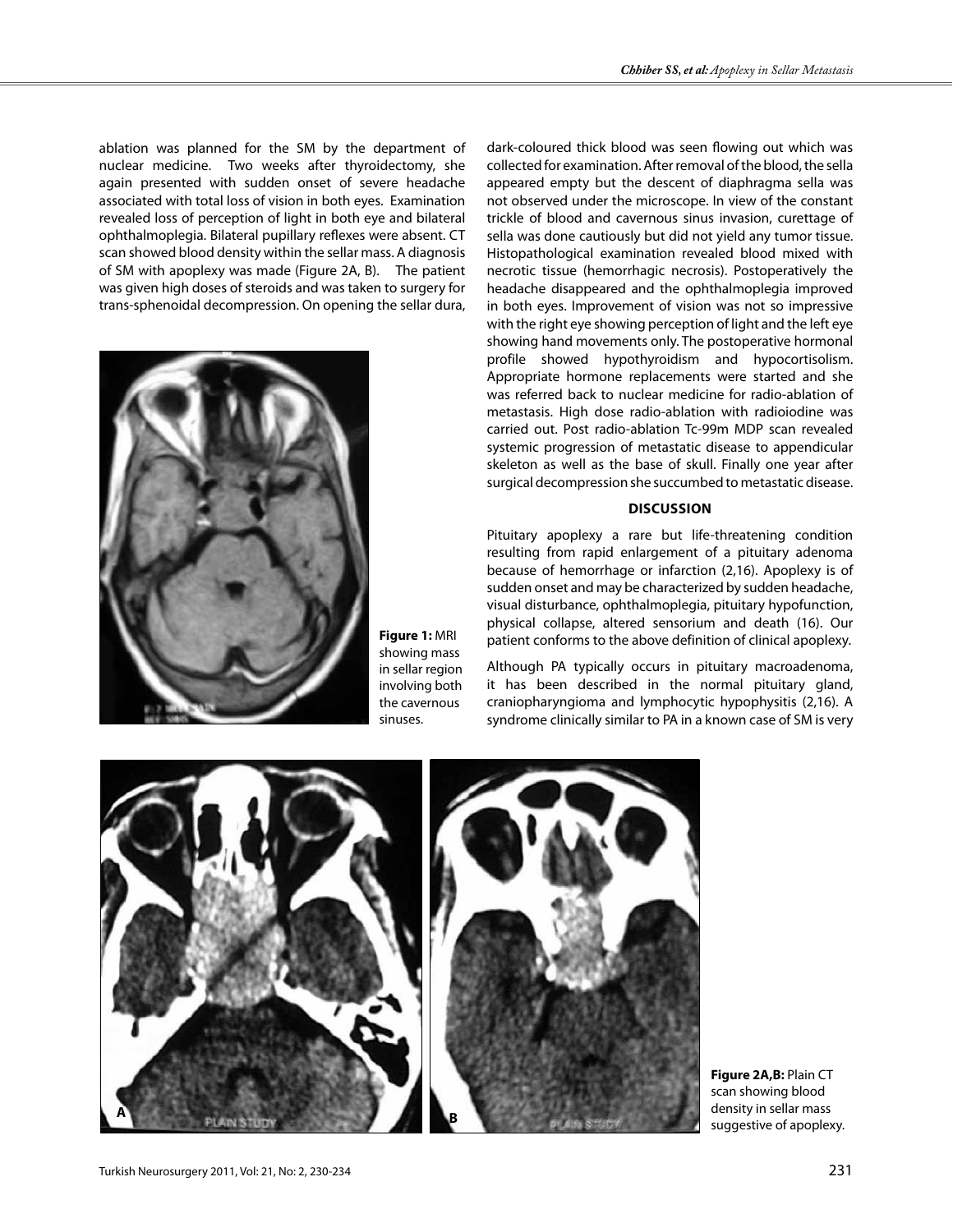rare and only ten cases have been reported in literature up to September 2009 (Table I). One case of PA in SM, thought to be a corticotrophic pituitary adenoma was discovered at autopsy (5). PA in SM was the first presentation of primary disease in two cases (5,9) whereas the rest of the cases were known patients of malignant diseases (1,6,7,10,11,12,14,17). The case reported by Pallud et al. (12) had already undergone trans-sphenoidal decompression for SM from renal cell carcinoma when he presented with hydrocephalus. CSF examination showed old hemorrhage with metastatic cells. It was assumed that intra-ventricular extension of the blood from apoplexy in SM was responsible for hydrocephalus. All patients underwent trans-sphenoidal decompression. Blood mixed with neoplastic tissue was seen in all the biopsies. SM

## **Table I**

| <b>Authors</b>           | Age | <b>Sex</b> | <b>Primary neoplastic disease</b>                                        |                                    | <b>Clinical</b>                                                                                    | <b>Surgical</b>                    |                                                                                   |
|--------------------------|-----|------------|--------------------------------------------------------------------------|------------------------------------|----------------------------------------------------------------------------------------------------|------------------------------------|-----------------------------------------------------------------------------------|
|                          |     |            | <b>Known at time</b><br>of PA                                            | <b>Presented as</b><br>PA (occult) | presentation                                                                                       | intervention                       | <b>Biopsy</b>                                                                     |
| Anderson<br>et al (1).   | 81  | M          | Prostatic<br>carcinoma.                                                  |                                    | Headache, visual<br>deterioration,<br>diabetes inspidus.                                           | Trans-sphenoidal<br>decompression. | Adenocarcinoma<br>Prostate + blood.                                               |
| Chandra<br>et al (5).    |     | F          |                                                                          | Lung<br>carcinoma<br>(autopsy).    | Headache,<br>vomiting, visual<br>deterioration,<br>Cushing's<br>syndrome.                          |                                    | At autopsy: small cell<br>carcinoma lung.                                         |
| Furuta et<br>al (6).     | 70  | M          | Urinary bladder<br>carcinoma.                                            |                                    | Headache,<br>vomiting, visual<br>deterioration.                                                    | Trans-sphenoidal<br>decompression. | <b>Transitional cell</b><br>carcinoma + blood.                                    |
| Hanna et<br>al (9).      | 42  | F          |                                                                          | Lung carcinoma.                    | Meningism,<br>altered sensorium.                                                                   | Trans-sphenoidal<br>decompression. | Moderately<br>differentiated<br>adenocarcinoma lung<br>+ prolactinoma +<br>blood. |
| Julian et al<br>(10).    |     | F          | Ovarian<br>cystadeno-<br>carcinoma                                       |                                    | Unilateral visual<br>loss.                                                                         | Trans-sphenoidal<br>decompression. | Papillary<br>cystadenocarcinoma<br>+ blood.                                       |
| Leishke et<br>al (11).   |     | F          | Carcinoma<br>uterus                                                      |                                    | Headache, visual<br>deterioration.                                                                 | Trans-sphenoidal<br>decompression. |                                                                                   |
| Qwevedo<br>et al (14).   | 54  | M          | Renal cell<br>carcinoma                                                  |                                    | Headache,<br>vomiting, ptosis.                                                                     | Trans-sphenoidal<br>decompression. | Renal cell carcinoma<br>$+$ blood.                                                |
| Tomita et<br>al (17)     | 55  | M          | Sigmoid colon<br>carcinoma<br>with parietal<br>metastatic brain<br>tumor |                                    | Headache,<br>unilateral visual<br>deterioration                                                    | Trans-sphenoidal<br>decompression. | Adeno-carcinoma<br>colon + blood.                                                 |
| Pallud et<br>al (12)     | 70  | M          | Renal cell<br>carcinoma.                                                 |                                    | Hydrocephalus<br>secondary to<br>asymptomatic<br>apoplexy with<br>intra-ventricular<br>hemorrhage. | Ventriculo-<br>peritoneal shunt.   | CSF analysis; few<br>renal carcinoma cells.                                       |
| Golkawski<br>et al $(7)$ | 46  | F          | Renal cell<br>carcinoma.                                                 |                                    | Headache, visual<br>deterioration.                                                                 | Trans-sphenoidal<br>decompression. | Renal cell carcinoma<br>+ blood.                                                  |
| Present<br>case          | 65  | F          | Follicular<br>carcinoma<br>thyroid.                                      |                                    | Headache,<br>vomiting, visual<br>deterioration.                                                    | Trans-sphenoidal<br>decompression. | Blood + necrotic<br>tissue.                                                       |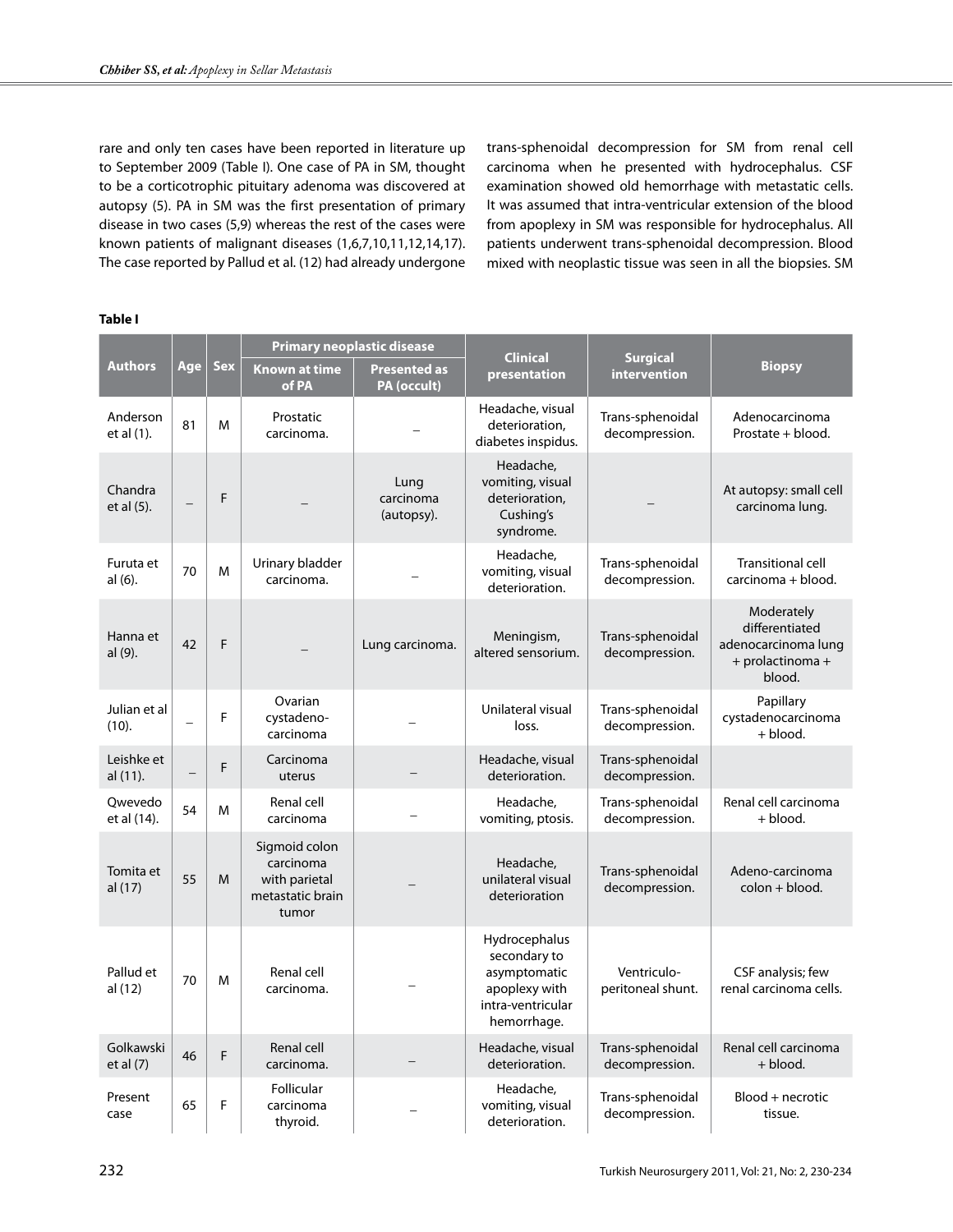from renal cell carcinoma is the commonest form of SM to undergo apoplexy in the cases reported in literature (3/9). Our case was a 65-year-old female who had a known SM from follicular thyroid carcinoma and was being treated for the same and presented with a clinico-radiological picture indistinguishable from PA. Biopsy showed blood mixed with necrotic tissue but Iodine 131 and Tc-99 MDP scan proved beyond doubt that sellar metastasis was from the thyroid gland. To the best of our knowledge it is the first case of metastatic follicular thyroid carcinoma presenting as PA.

The differential diagnosis of PA includes aneurismal SAH, meningitis, stroke, migraine, optic neuritis, cavernous sinus thrombosis, encephalitis, pituitary abscess, sinusitis and myocardial infarction (4, 16). Apoplexy in a case of SM may be the first presentation of primary disease (9). In view of the cases reported in literature, SM should also be included in the differential diagnosis of PA especially in known cases of primary neoplastic disorders.

Precipitants of PA can be divided into four categories; a) reduced blood flow with rapid growth of tumor outstripping its own blood supply, b) acute increase in blood flow, c) endocrine stimulation of the pituitary gland and d) the anti-coagulated state (3). Intrinsic vasculopathy in pituitary tumors rendering them more susceptible to infarction and hemorrhage explains the vascular event in apoplexy (4). In light of the above mechanisms we put forward the following hypothesis for the occurrence of apoplexy in our patient. Following thyroidectomy, the decrease in serum levels of T3 and T4 hormone would have resulted in offsetting the strong negative feedback on TRH and TSH resulting in their increased blood levels leading to stimulation of SM. In the presence of vasculopathy, it might have resulted in hemorrhagic necrosis of SM. In view of our case report, recombinant TRH should be used cautiously in functional thyroid tumors with SM for radio-ablation.

MRI is the investigation of choice for sellar pathology (2,15,16,18). In case the patient is very sick or MRI is unavailable, CT scan is helpful and can show blood density within the sellar mass (13,16). Hyperdense blood within the sellar mass on CT scan confirmed the diagnosis of apoplexy in our patient.

Immediate institution of high dose corticosteroid therapy and trans-sphenoidal decompression are the main stay treatment for PA (2,4,16) but there is some disagreement with regard to surgical treatment (4,8,16). Some authors have reported better results with early decompression (2,16). Others (8) concluded that patients with visual impairment or diminished level of consciousness would benefit from surgery whereas conservative treatment was as effective as surgery in patients with ophthalmoplegia. All the cases of SM with apoplexy reported in the literature underwent transsphenoidal decompression (1,6,7,9,10,11,12,14,17). In terms of visual outcome, they reported mixed results with one report showing complete reversal of unilateral visual loss (10).

Our patient had marginal improvement in vision but a definite improvement in ophthalmoplegia following decompression.

In view of the similarity in the pathophysiological mechanism, SM with apoplexy should be treated in a manner similar to PA and we recommend the guidelines proposed by Semple et al (16). According to the authors, emergency surgery is required in case of deteriorating vision, sudden onset of blindness, or diminished level of consciousness. Early surgery within the first week is recommended in case of visual impairment. In case the patient is seen some time after ictus (days or weeks) and shows a stable or improving ophthalmoplegia, conservative treatment is justified.

Another issue which requires attention is the management of residual metastatic disease once the patient has undergone treatment for apoplexy. Although there are no established therapeutic guidelines, the SM should be treated as systemic disease with chemotherapy, radiotherapy or more recently with gamma knife (18).

## **ConclusIon**

Apoplexy in SM although very rare can be indistinguishable clinically and radiologically from PA and should be considered especially in the differential diagnosis of patients with known primary neoplastic disease. In view of similar pathophysiological mechanism, SM with apoplexy should be managed in a similar way as PA with high dose steroids and early trans-sphenoidal decompression. Although there are no established therapeutic guidelines, the residual sellar metastatic disease should be treated as systemic disease.

**Abbreviations. PA:** pituitary apoplexy, **SM:** sellar metastasis, **SAH:** subarachnoid hemorrhage, **TRH:** thyrotropin-release hormone, **TSH:** thyroid-stimulating hormone, **MRI:** magnetic resonance imaging.

#### **Acknowledgements**

We thank Javaid A. Qureshi for his secretarial assistance.

## **References**

- 1. Anderson DF, Afshar F, Toma N: Metastatic Prostatic adenocarcinoma presenting as complete ophthalmoplegia from pituitary apoplexy. Br J Ophthalmol 78 (4): 315-316, 1994
- 2. Bills DC, Meyer FB, Laws ER Jr, Davis DH, Ebersold MJ, Scheithauer BW, Ilstrup DM, Abboud CF: A retrospective analysis of pituitary apoplexy. Neurosurgery 33:602-609, 1993
- 3. Biousse V, Newman NJ, Oyesiku NM: Precipitating factors in pituitary apoplexy. Neurol Neurosurg Psychiatry 71:542-545, 2001
- 4. Cardoso ER, Peterson EW: Pituitary apoplexy: A review, Neurosurgery 14:363-373, 1984
- 5. Chandra V, McDonald LW, Anderson RJ: Metastatic small cell carcinoma of lung presenting as pituitary apoplexy and Cushing's syndrome. J Neuro-oncol 2:59-66,1984
- 6. Furuta S, Hatakeyama T, Zenke K, Fukumoto S: Pituitary metastasis from carcinoma urinary bladder mimicking pituitary apoplexy-Case report. Neurol Med Chir (Tokyo) 39(2):165-168, 1999